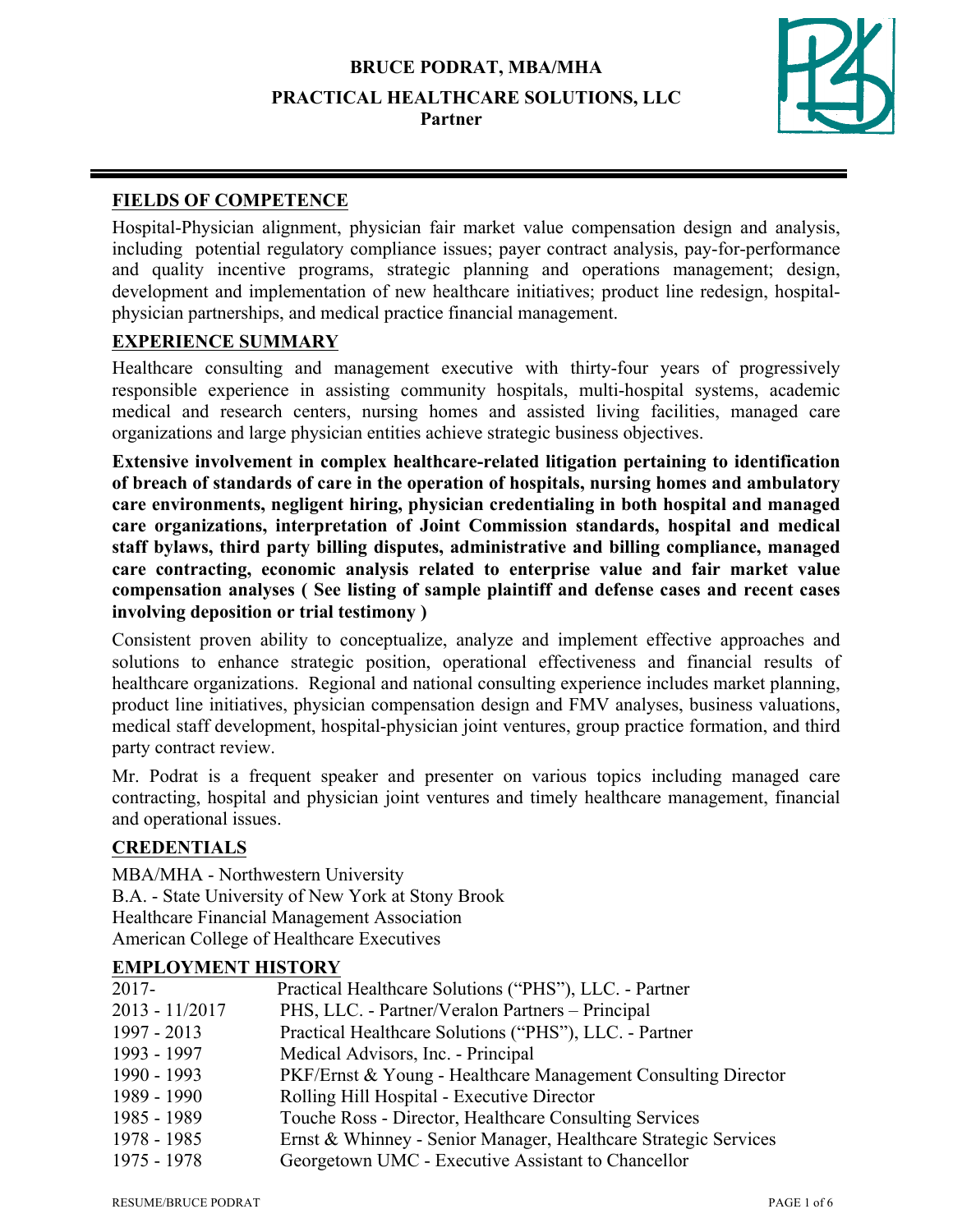## **KEY PROJECTS**

## *Physician Compensation and Fair Market Value Analysis*

## *Multiple Clients, Various Locations*

Conducted several hundred physician FMV compensation analyses associated with both new and existing provider agreements.

## *Major Philadelphia Area Academic Teaching Hospital*

Conducted FMV compensation analysis for three consecutive years for all physicians identified by teaching hospital management as "high earners" and potentially a regulatory compliance risk.

#### *Multiple Clients, Various Locations*

Designed physician compensation programs covering multiple medical and surgical specialties for community hospitals and large regional multi-hospital systems. Compensation programs reflected diversity of the physician population at each affiliated hospital and included elements of productivity, pay for performance, quality metrics and other incentive compensation elements.

#### *Multiple Clients, Various Locations*

Assisted hospitals in the development of regulatory compliant co-management agreements with affiliated physicians in several service lines, including orthopedics, cardiology, oncology and obstetrics.

## **KEY PROJECTS**

## *Strategic Business Planning*

#### *Multiple Clients, Various Locations*

Designed and established organizational and operating management systems including compensation planning and incentive benefit programs, infrastructure for centralized billing process, contract management protocols, and business plans for regionally based physician specialty organizations such as pediatricians, obstetricians, gastroenterologists, urologists, cardiologists, ambulatory surgical centers, and a statewide radiology network.

## *Multiple Clients, Various Locations*

Developed and implemented primary care network plans for both hospital system and physicianowned organizations. Work included analysis of targeted geographic locations for physician development, identification and negotiation with physician candidates, organizing group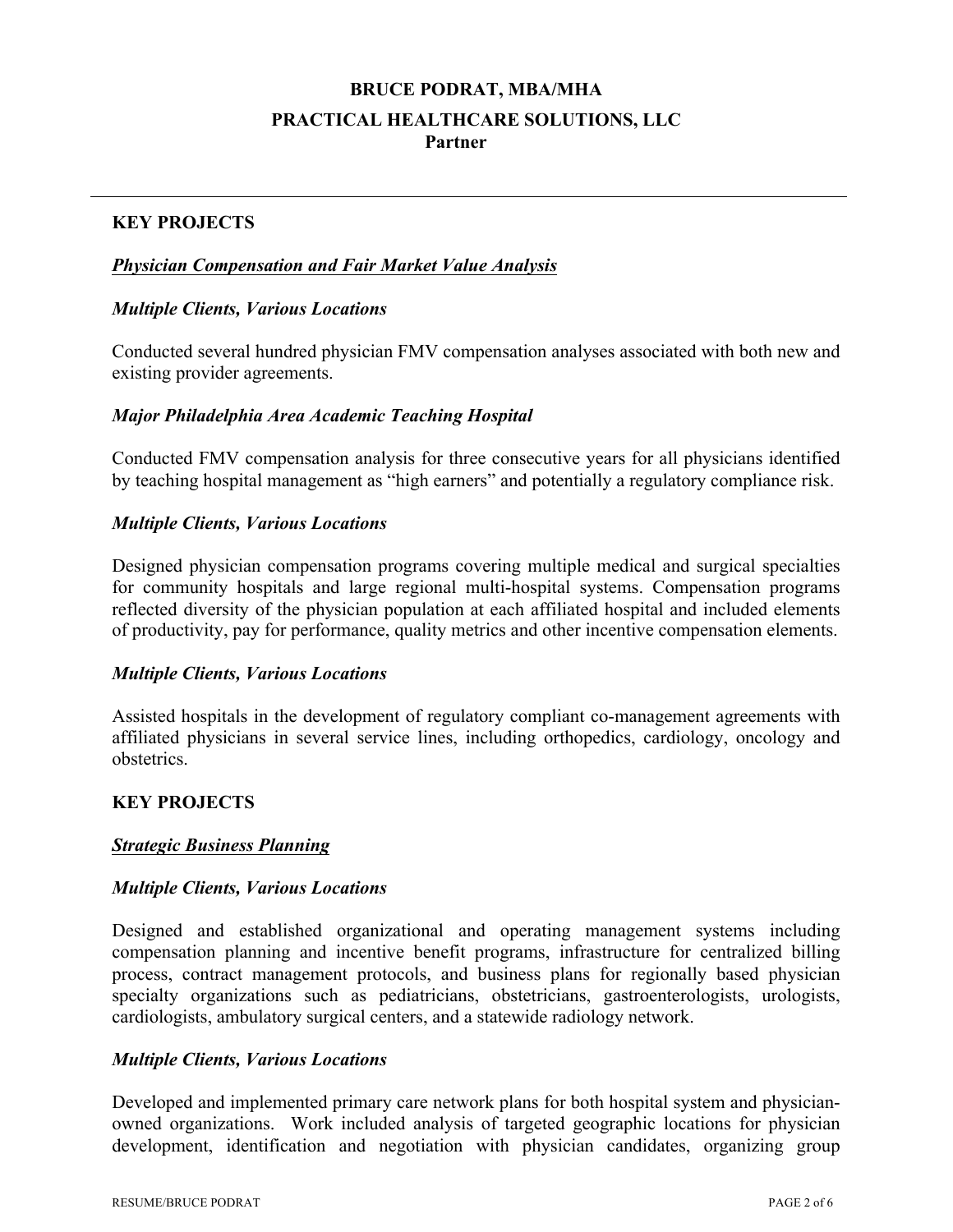practices without walls, and clustering primary care practices to promote market visibility and enhanced financial viability.

## *Northern New Jersey Multi-Hospital System*

Analyzed and developed a multi-specialty medical group practice model for a regional medical center which included geographic assessment, organizational structure, utilization projections, operating infrastructure, executive search selection and contract protocols for risk sharing arrangements.

#### *Multiple Clients, Various Locations*

Assisted numerous health care organizations to plan, design, and implement strategic business objectives. Activities included market analysis, product development, economic viability analysis, organization design, and operating plans. Specific programs and services developed include an offshore insurance company, a startup HMO, a purchasing cooperative, a physician practice management and billing company, sports medicine, urgent care, hemodialysis, hospice care, acute partial hospitalization, specialty outpatient clinics, ambulatory surgery, a comprehensive geriatric center, including a sub-acute care unit, and a cardiac center of excellence.

## *Central Pennsylvania HMO*

Assisted an insurance company in developing a start-up HMO. Activities included development of organizational structure, capital requirements, operating budgets, preliminary financial forecasts, operating procedures and policies, design of program benefit options, recruitment of providers, obtaining Certificate of Authority, and recruitment of chief executive.

#### *Multiple Clients, Various Locations*

Facilitated several board and management workshops as part of the strategic planning process and in connection with strategic management and cultural change issues such as marketing, customer satisfaction, and quality.

#### *Multi-State Hospital System*

Developed marketing and business plan for hospital system diversification into long-term care. Results included initial target market identification and prioritization for future nursing home development.

## *Children's Specialty Hospital, Philadelphia, PA*

Developed strategic plan for distressed children's specialty hospital. Analysis resulted in programmatic changes emphasizing existing strengths and development of new services, which reversed negative operating results and prevented the facility's closure.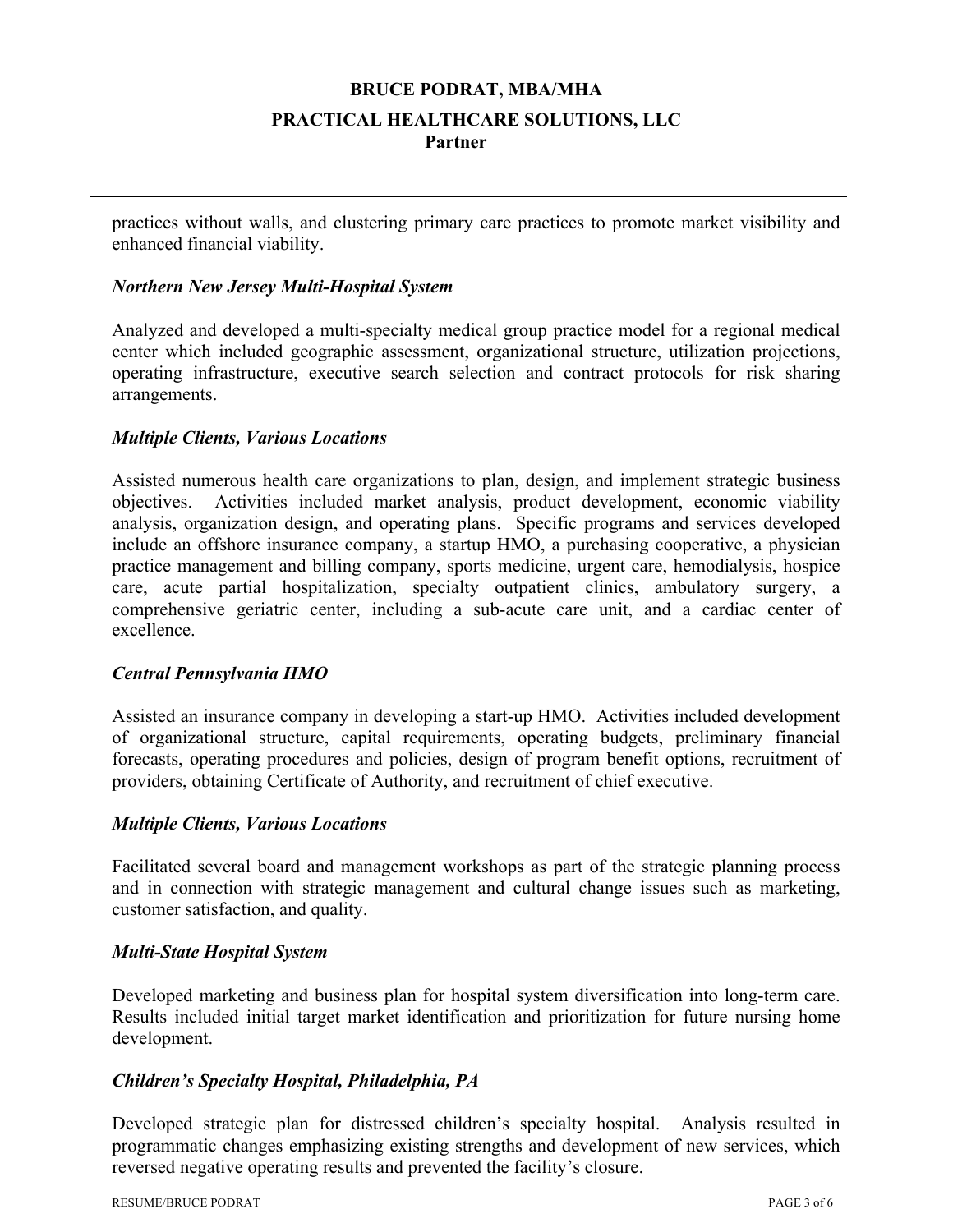#### *Major Baltimore Academic Medical Center*

Evaluated and developed framework for negotiations with target facilities identified to complete a health system's plans to develop a fully integrated delivery system. Acquired programs included an HMO, two low cost community hospitals, a home health agency, an ambulatory surgical center and a full service reference laboratory.

#### *Start-Up Biotechnology Company, New Castle, DE*

Assisted a biotechnology company develop a strategic plan. The analysis formulated an alternative approach to products, pricing, customer relations, and financial performance.

## **KEY PROJECTS**

#### *Operations Management*

#### *Multiple Hospital Clients, Various Locations*

Reviewed, analyzed and successfully implemented operations improvement initiatives in hospital patient care areas as well as ancillary service departments including Emergency Room, Clinical Laboratory, Operating Room suite, including Ambulatory Surgery and Diagnostic Radiology.

## *Philadelphia Area Group Practice*

Reviewed operations of a large group medical practice to identify potential source of improvement including cost structure and revenue potential. Analysis included an evaluation of staffing, coding, billing and collection practices, physician compensation, productivity, and use of ancillary facilities, including a physician owned ambulatory surgical center. An action/business plan was developed to quantify benefits of identified operational and financial changes.

#### *Multiple Hospital Clients, Various Locations*

Conducted mock surveys for hospitals to facilitate their readiness in preparation for Joint Commission Surveys.

#### *Central Pennsylvania HMO*

Reviewed financial, marketing, delivery system and operations of an HMO and prepared action plans for improving profitability. Analysis included all phases of operations including provider contracting, review of various health insurance products administered by the entity, claims management processes, care delivery, utilization management and information systems. Implementation assistance focused on directing necessary changes to the current organization and operating structure including redesign of executive and middle management compensation programs and a reduction in the number of marketed health insurance benefit programs.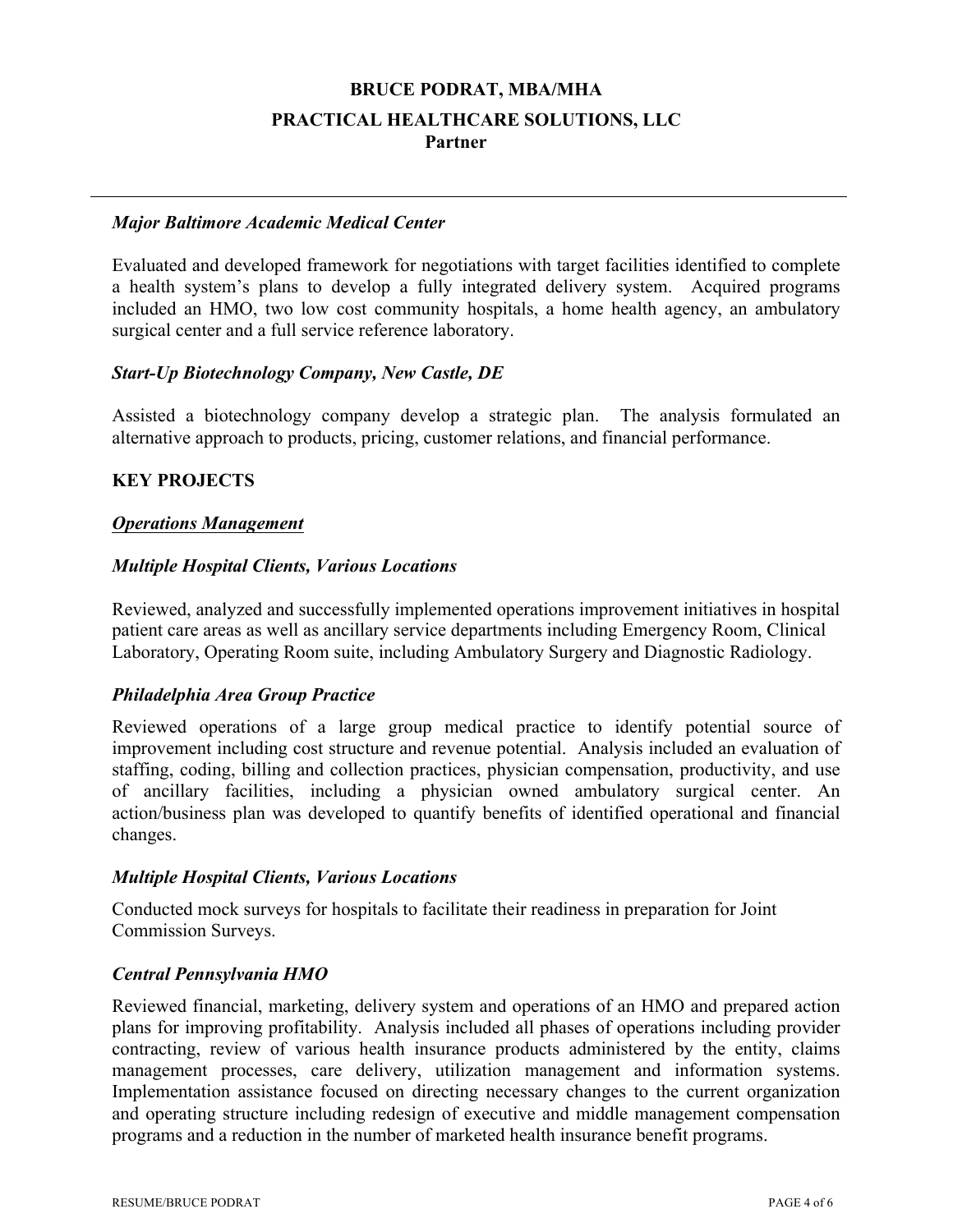#### *Philadelphia Multi-Hospital System*

Implemented consolidated business office operations for multi-hospital system resulting in \$12 million cash flow improvement, a reduction in accounts receivable days from 101 to 72, improved productivity of 86%, and overall enhanced service levels.

#### *Suburban Florida Acute Care Hospital*

Achieved reduction in operating costs of \$7 million during an 18 month period for 305-bed acute care hospital. Reduced layers of management established a revised salary and benefit structure tied to productivity goals, implemented a modified budgeting process and developed a monitoring program to ensure productivity benefits were not lost over time.

## *Central Michigan Group Practice*

Directed complete operational turnaround for a large physician multi-specialty group practice. Results included 50% improvement in business office efficiency, \$750,000 increase in cash position, design of a physician compensation system, restructuring of group's capitalization, renegotiation of lender agreements and redesign of practice billing and collection function.

## **KEY PROJECTS**

## *Financial and Transactional Assistance*

#### *Maryland Teaching Hospital*

Completed planning and financial feasibility study for executing the sale and redevelopment of hospital facilities involving a joint venture between the City of Baltimore and a major university teaching hospital.

#### *Philadelphia Urban Hospital*

Conducted financial analysis culminating in bank financing for hospital acquisition. Study identified new market and program opportunities, the organizational and programmatic fit with the acquiring institution, the potential to consolidate overhead services, and critical requirements to plan a successful integration of the acquired facility.

#### *Pennsylvania Regional Medical Center*

Assisted multi-hospital system in technical default on outstanding revenue bonds plan a financial turnaround. Activities included cash forecasting and control, planning revenue enhancements, planning and implementing cost control measures and initiating plans for reorganization alternatives.